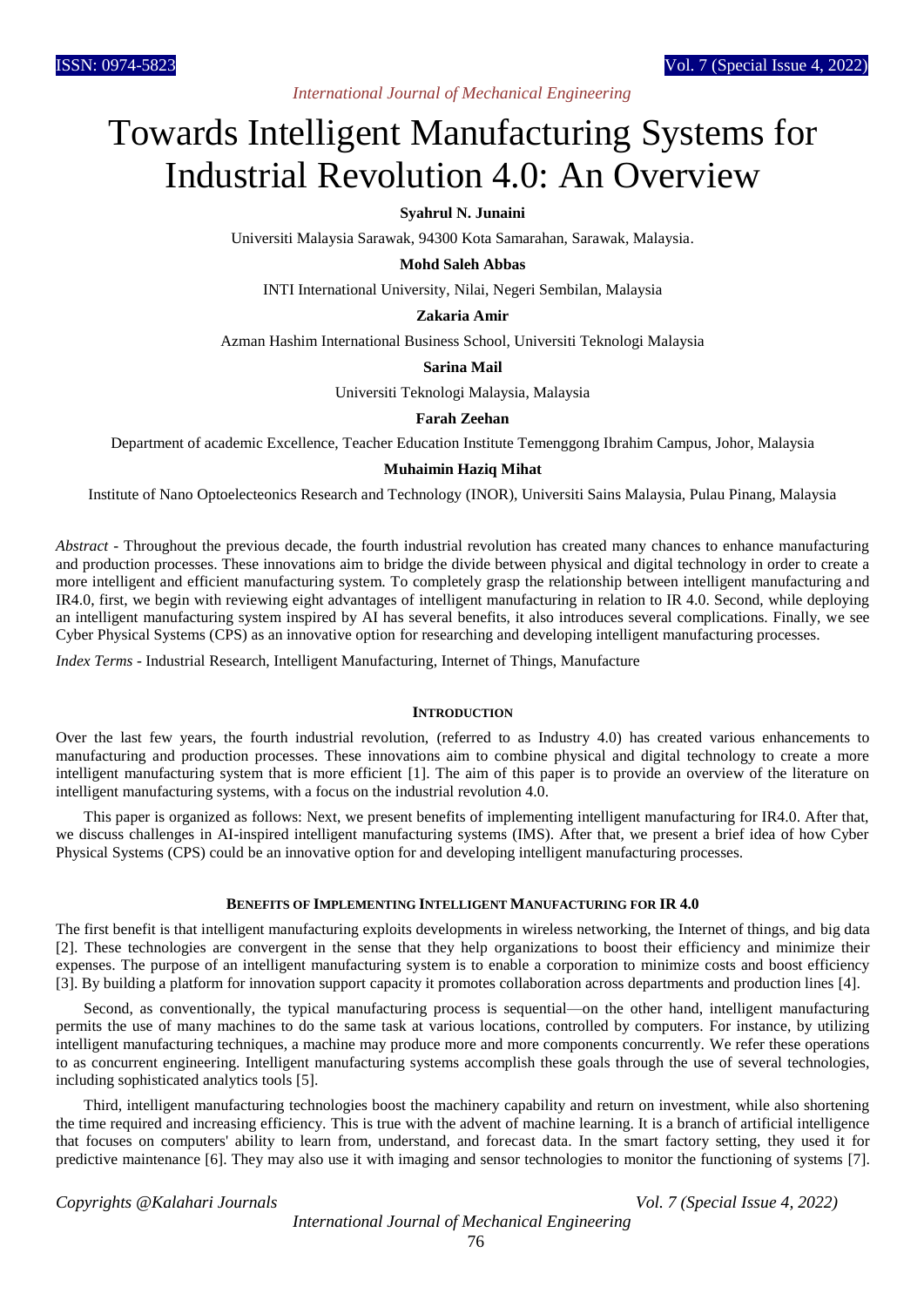In addition, machine learning may predict the ideal production output and differentiate it from nonconforming products [8]. The intelligent manufacturing system can then adjust to ensure the product meets specified quality criteria.

Fourth, intelligent manufacturing processes can improve the long-term efficiency of a machinery or plant based on the criteria of mutual information [9]. In a production line, it is possible for each product to be created on many lines rather than one. For instance, if a product must be created in three separate colours, three distinct lines might be used. The intelligent manufacturing system will recognize this and will then pick the optimal mix of machines to finish the work. Beyond job sequencing, intelligent manufacturing automation can determine the optimal combination of equipment and workers, resulting in a more fluid manufacturing process towards [10].

Fifth, intelligent manufacturing makes production processes more adaptive and efficient, thus fostering rapid company growth [11]. Intelligent manufacturing offers a more seamless and enhanced production process that is easier to monitor. Apart from these advantages, intelligent manufacturing systems can dramatically reduce waste and disposal, for example using digital twin [12]. This would ultimately result in a more productive and sustainable production.

Sixth, intelligent manufacturing processes have the potential to have a broad variety of consequences for businesses' interests. For example, it may be utilized to create new business models and boost the performance of small and medium-sized enterprises (SMEs) [13]. Here, intelligent manufacturing processes can help reduce costs [14], improve health and safety standards [15], expand production capacity and monitoring [16], as well as efficient inspection to adapt to ambiguity in industry demand [17]. Indeed, intelligent manufacturing may boost small SME's innovation and competition edge.

Seventh, artificial intelligence (AI) and deep learning is expected to fuel the next generation of industrial systems. Artificial intelligence may help organizations reduce mistakes, boost productivity, and operational performance to cater the ever-changing landscape of Industry 4.0 [18]. The influence of artificial intelligence on manufacturing will be concentrated on the systems themselves, as well as the added value they bring to their users. While artificial intelligence may be used to a wide variety of industrial processes, AI will help to automate, optimize, and control manufacturing processes [19]. Artificial intelligence is rapidly being integrated into production processes and has the potential to handle a range of manufacturing-related concerns.

Finally, intelligent manufacturing processes can help firms and governments boost their openness in managing manufacturing data. For instance, using intelligent manufacturing processes may increase a process's visibility to stakeholders, allowing for more effective monitoring and governance [20]. As a result, intelligent manufacturing processes have the potential to significantly reduce costs, increase productivity, and increase profitability [20].

# **CHALLENGES IN AI-INSPIRED INTELLIGENT MANUFACTURING SYSTEMS (IMS)**

While deploying AI-inspired intelligent manufacturing system has several advantages, it also poses a few challenges. This issue demands investment in technology. To do so, corporations and governments must finance the technology, software, and staff.

The first challenge is that intelligent manufacturing system requires a comprehensive, integrated system to be considered from top to bottom, from management systems to worker capabilities. For example, production engineering, and process control may be influenced by intelligent manufacturing systems. Along with an increased importance on the Internet of Things (IoT) in recent years, there has been an increased emphasis on the development of IMS [21].

IMS systems provide a full and integrated solution for product and process development, as well as production processes [22]. For example, IoT facilitates machinery connectivity, allowing for the collecting of data from sensors and its application to decision-making [23]. It also enables real-time data-driven monitoring of manufacturing processes [24]. Globally, the IoT technology is expanding at a great pace. Indeed, IoT enables the future of production by making systems smarter and more connected. It has the potential to have a significant impact on not just industry, but also on society [25]. We expect ioT to completely reengineer manufacturing processes, resulting in significant cost savings.

The second challenge is, we often view IMS as a time-consuming and difficult technology to deploy in industrial organizations. This is because IMS includes a broad range of technologies, from sophisticated big data analytics [5], [18] to innovative manufacturing methods. Additionally, the inherent complexity of industrial operations complicates integrating various technologies effectively. Designing and deploying an IMS requires close collaboration across a range of stakeholders, including managers, engineers, and employees [26]. While various barriers exist, the potential effect of IMS makes it an appealing study issue.

Third, although artificial intelligence has been a subject of study for decades, it was not primarily concerned with factory and machinery control engineering. Control engineering is concerned with the design of systems to regulate one or more variables. However, recently, interest in fusing artificial intelligence with control engineering to produce intelligent controllers has soared. One of these methods is distributed artificial intelligence (DAI) [27]. It may construct systems capable of independently changing their behavior in response to changing operational situations or uncertainties encountered. An intelligent manufacturing system utilizes humans, cyber systems, and physical systems to fulfill defined production objectives.

#### **CYBER-PHYSICAL SYSTEMS (CPS) FOR IMS**

*Copyrights @Kalahari Journals Vol. 7 (Special Issue 4, 2022)*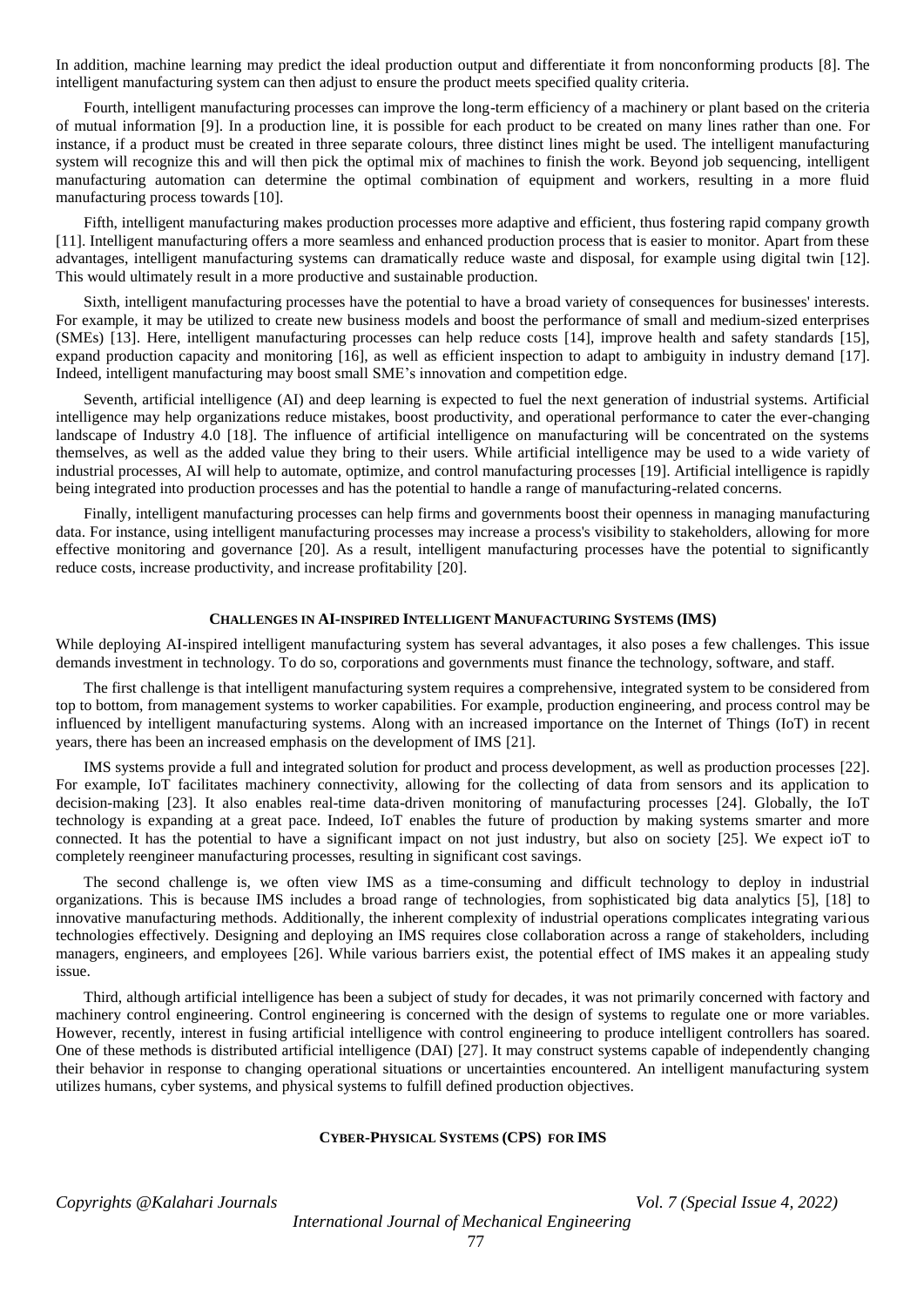Cyber Physical System (CPS) is a cutting-edge research and development field devoted to the study and development of intelligent industrial processes. Introducing the CPS concept and the growth of smart manufacturing has increased the competitiveness of the manufacturing industry [28].

In the meantime, CPS has earned a reputation for automating machines to create more efficient manufacturing processes. Real-time sensor data analysis is crucial for optimizing production flow and reducing downtime. CPS is based on integrating various layers of information technology into manufacturing machinery, and it can change manufacturing processes, product structure, and manufacturing system [29]. Many sensors and actuators, the use of embedded computers to gather data from sensors and operate actuators, the use of standard protocols to improve the efficiency of production lines, and so on.

## **CONCLUSION**

In summary, the fourth industrial revolution has improved manufacturing processes in several ways. We have discussed eight benefits of improving intelligent manufacturing for IR 4.0. While implementing an intelligent manufacturing system inspired by AI provides a lot of advantages, it also presents several problems. We also introduced Cyber Physical Systems (CPS) as a cuttingedge branch of research and development dedicated to the study and development of intelligent industrial processes.

#### **REFERENCES**

- [1] A. Jamwal, R. Agrawal, M. Sharma, and A. Giallanza, "Industry 4.0 technologies for manufacturing sustainability: A systematic review and future research directions," *Appl. Sci. Switz.*, vol. 11, no. 12, 2021, doi: 10.3390/app11125725.
- [2] L. D. Gitelman and M. V. Kozhevnikov, "Electrification in industrial revolution 4.0," *Int. J. Energy Prod. Manag.*, vol. 5, no. 4, pp. 367–379, Nov. 2020, doi: 10.2495/EQ-V5-N4-367-379.
- [3] Y. Xiao and Z. Zeng, "A Construction Method of Intelligent Manufacturing System under Industry 4.0 Model," *Sci. Program.*, vol. 2021, 2021, doi: 10.1155/2021/4775237.
- [4] X. Zhang, "Economic benefit evaluation modelling of intelligent manufacturing enterprises based on entropy value method," *Int. J. Manuf. Technol. Manag.*, vol. 35, no. 3, pp. 271–285, 2021, doi: 10.1504/IJMTM.2021.118807.
- [5] J. Wang, C. Xu, J. Zhang, and R. Zhong, "Big data analytics for intelligent manufacturing systems: A review," *J. Manuf. Syst.*, 2021, doi: 10.1016/j.jmsy.2021.03.005.
- [6] S. Ayvaz and K. Alpay, "Predictive maintenance system for production lines in manufacturing: A machine learning approach using IoT data in real-time," *Expert Syst. Appl.*, vol. 173, 2021, doi: 10.1016/j.eswa.2021.114598.
- [7] M. Syafrudin, G. Alfian, N. L. Fitriyani, and J. Rhee, "Performance analysis of IoT-based sensor, big data processing, and machine learning model for real-time monitoring system in automotive manufacturing," *Sens. Switz.*, vol. 18, no. 9, 2018, doi: 10.3390/s18092946.
- [8] S. M. Acosta and A. M. Oliveira Sant'Anna, "Machine learning-based control charts for monitoring fraction nonconforming product in smart manufacturing," *Int. J. Qual. Reliab. Manag.*, 2022, doi: 10.1108/IJQRM-07-2021-0210.
- [9] M. Xu, J. Sheng, B. An, and N. Kang, "Intelligent manufacturing resource allocation efficiency based on mutual information criterion," *Jisuanji Jicheng Zhizao XitongComputer Integr. Manuf. Syst. CIMS*, vol. 23, no. 9, pp. 1842–1852, 2017, doi: 10.13196/j.cims.2017.09.002.
- [10]H. Quinones and Y. Yong, "Intelligent manufacturing automation," 2017. [Online]. Available: https://www.scopus.com/inward/record.uri?eid=2-s2.0- 85015720454&partnerID=40&md5=efe97228a882d8f28225cb484deccb6b
- [11]C.-F. Chien and C.-C. Chen, "Adaptive parametric yield enhancement via collinear multivariate analytics for semiconductor intelligent manufacturing," *Appl. Soft Comput.*, vol. 108, 2021, doi: 10.1016/j.asoc.2021.107385.
- [12]B. He and K.-J. Bai, "Digital twin-based sustainable intelligent manufacturing: a review," *Adv. Manuf.*, vol. 9, no. 1, 2021, doi: 10.1007/s40436-020-00302-5.
- [13]T. Geng and Y. Du, "The business model of intelligent manufacturing with Internet of Things and machine learning," *Enterp. Inf. Syst.*, vol. 16, no. 2, pp. 307–325, 2022, doi: 10.1080/17517575.2020.1722253.
- [14]Z. Wang, W. Zhang, X. Jin, Y. Huang, and C. Lu, "An optimal edge server placement approach for cost reduction and load balancing in intelligent manufacturing," *J. Supercomput.*, vol. 78, no. 3, pp. 4032–4056, 2022, doi: 10.1007/s11227-021- 04017-7.
- [15]A. Gu, Z. Yin, C. Fan, and F. Xu, "Safety Framework Based on Blockchain for Intelligent Manufacturing Cyber Physical System," in *Int. Conf. Ind. Artif. Intell., IAI*, 2019, vol. 2019-January. doi: 10.1109/IAI47267.2019.9085328.
- [16]W. Chen, "Intelligent manufacturing production line data monitoring system for industrial internet of things," *Comput. Commun.*, vol. 151, pp. 31–41, 2020, doi: 10.1016/j.comcom.2019.12.035.

*Copyrights @Kalahari Journals Vol. 7 (Special Issue 4, 2022)*